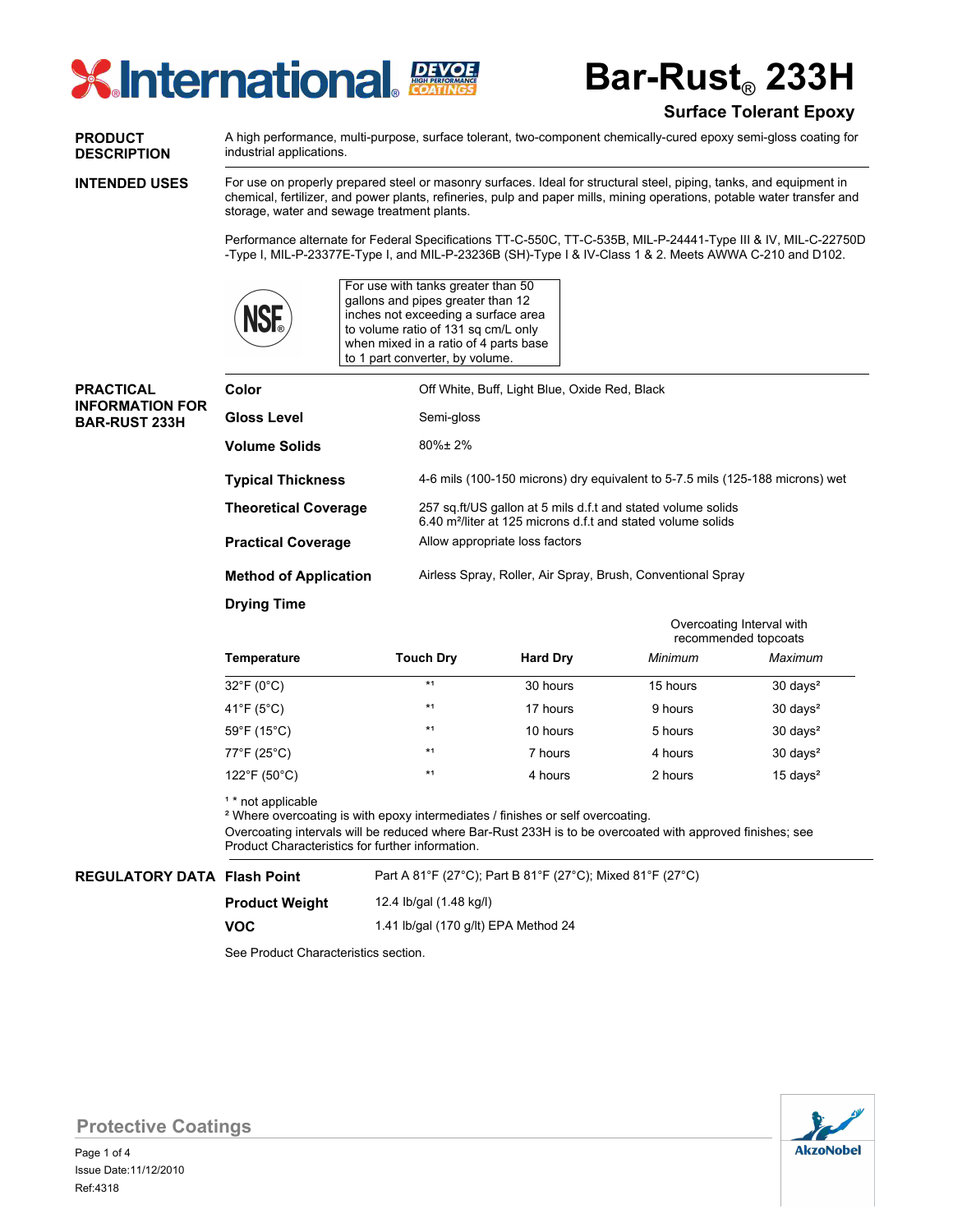

# **Bar-Rust**® **233H**

## **Surface Tolerant Epoxy**

Surfaces must be dry, clean, free of oil, grease, form release agents, curing compounds, laitance, other foreign matter and be structurally sound. Remove all loose paint, mortar spatter, mill scale, and rust. All direct to metal coatings provide maximum performance over blasted surfaces. There are situations and cost limitations which preclude blasting. Bar-Rust 233H was designed to provide excellent protection over less than ideal surface preparation. The minimum standard for non-immersion service is SSPC-SP2 or ISO8501-1:2007 St2; for immersion service the minimum standard is SSPC-SP6 or ISO8501-1:2007 Sa2. These minimum surface preparation standards apply to steel that has been previously abrasive blasted, coated and deteriorated. Where very rusty surfaces still remain after cleaning use Pre-Prime 167 Sealer before application of Bar-Rust 233H. All direct to metal coatings provide maximum performance over near-white blasted surfaces. **New Steel Substrates** Blast to near-white metal surface cleanliness in accordance with SSPC-SP10 or ISO8501-1:2007 Sa2½ for immersion service, or commercial blast cleanliness in accordance with SSPC-SP6 or ISO8501-1:2007 Sa2 for nonimmersion service. Blast profile on steel should be 1.5 to 2.5 mils (38-62 microns) in depth and be of a sharp, jagged nature as opposed to a "peen" pattern (from shot blasting). Surfaces must be free of grit dust. Concrete - New **Concrete Block:** Remove loose aggregate and repair voids. Fill with Bar-Rust 233H or Tru-Glaze-WB 4015 blockfiller. **Concrete Floors, Poured Concrete:** Cure at least 30 days. Acid etch or abrasive blast slick, glazed concrete or concrete with laitance. Prime with Pre-Prime 167 or Bar-Rust 233H **SURFACE PREPARATION** Material is supplied in two containers as a unit. Always mix a complete unit in the proportions supplied. Once the unit has been mixed it must be used within the working pot life specified. (1) Agitate Base (Part A) with a power agitator. (2) Agitate Curing Agent (Part B) with a power agitator. (3) Combine entire contents of Curing Agent (Part B) with Base (Part A) and mix thoroughly with power agitator. 4 part(s) : 1 part(s) by volume Suitable Suitable Not normally required T-10 Thinner Do not allow material to remain in hoses, gun or spray equipment. Thoroughly flush all equipment with T-10 Thinner. Once units of paint have been mixed they should not be resealed and it is advised that after prolonged stoppages work recommences with freshly mixed units. Clean all equipment immediately after use with T-10 Thinner. It is good working practice to periodically flush out spray equipment during the course of the working day. Frequency of cleaning will depend upon amount sprayed, temperature and elapsed time, including any delays. All surplus material and empty containers should be disposed of in accordance with appropriate regional regulations/legislation. See Product Characteristics section for further details Suitable Tip Range 21-27 thou (0.53-0.68 mm) Total output fluid pressure at spray tip not less than 3000 psi (211 kg/cm²) See Product Characteristics section for further details **APPLICATION Mixing Mix Ratio Working Pot Life Airless Spray Brush Roller Thinner Cleaner Work Stoppages Clean Up** 32°F (0°C) 41°F (5°C) 59°F (15°C) 77°F (25°C) 6 hours 6 hours 5 hours 3.5 hours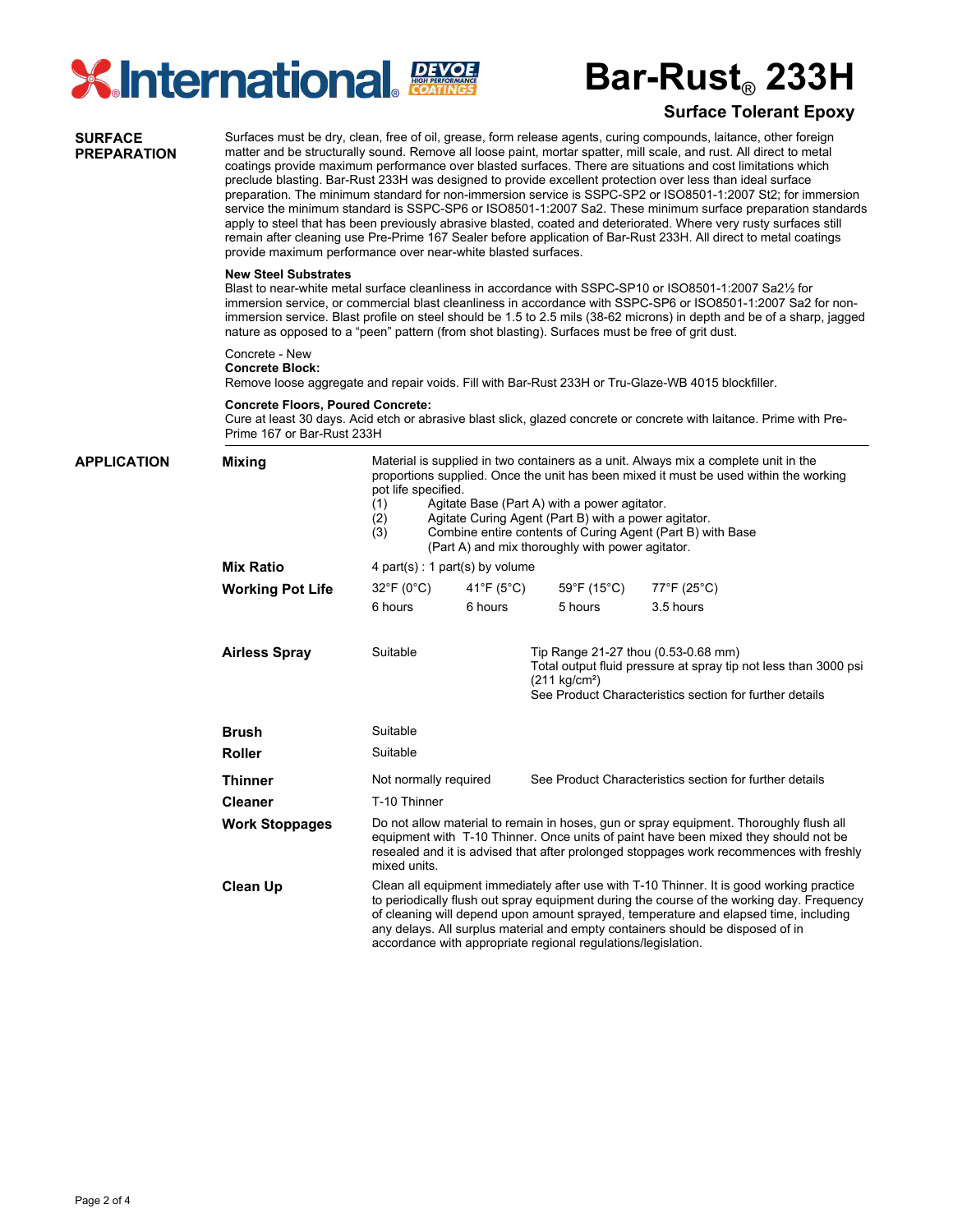

**Bar-Rust**® **233H**

## **Surface Tolerant Epoxy**

#### **PRODUCT CHARACTERISTICS**

#### Advantages:

- Suitable for fresh & salt water immersion
- Suitable for corrosive environments
- Resistant to many solvents and chemicals
- Resistant to cathodic disbondment
- Low temperature cure to 0°F (-18°C)
- Meets ANSI/NSF Standard 61 for potable water
- Surface tolerant
- Direct to metal
- Fast dry to recoat speeds up production
- Easily applied by brush, roll, or spray
- Low VOC

Where Bar-Rust 233H is to be overcoated with Devthane 359, 359H, 378, 378H, 379, 379H, 389 or Devran 224HS or 229H finish coats, the following overcoating intervals will apply;

| Minimum Maximum |        |
|-----------------|--------|
| 15 hours        | 7 days |
| 9 hours         | 6 days |
| 5 hours         | 5 days |
| 4 hours         | 5 days |
|                 |        |

For NSF applications, the typical applied thickness is 25 mils (625µm) dft. See listing at www.nsf.org "Drinking Water System Components" for application and cure requirements.

For airless spray application: A 45:1 pump ratio or larger is recommended. Ideally, fluid hoses should not be less than 3/8" ID and not longer than 50 feet to obtain optimum results. For longer fluid hoses, ID should be 1/2". Longer hose length may require an increase in pump capacity, pressure, and/or thinning. Viscosity control is best achieved using in-line heaters.

Depending on applicable potable water certification and local VOC/air quality regulations, up to 15% of T-5 Thinner may be added to aid application. The use of thinner may require additional cure time and ventilation prior to placing the coating system in service. For non-potable water applications, a maximum of 15% T-10 Thinner may be used.

The Off-White shade of Bar-Rust 233H may be tinted with suitable colorants; contact International Paint for further information. Add colorants only to the base portion and mix thoroughly before adding the converter portion. **Do not tint for potable water use.**

Note: VOC values are typical and are provided for guidance purpose only. These may be subject to variation depending on factors such as differences in color and normal manufacturing tolerances.

#### **SYSTEMS COMPATIBILITY**

The following primers are approved for use with Bar-Rust 233H:

| Cathacoat 302H  | Cathacoat 302HA   |
|-----------------|-------------------|
| Cathacoat 302HB | Cathacoat 303H    |
| Cathacoat 304L  | Cathacoat 304V    |
| Cathacoat 313   | Cathacoat 315     |
| Cathacoat 315HA | Cathacoat 315HB   |
| Cathacoat 316   | Devran 201H       |
| Devran 203      | Devran 205        |
| Pre-Prime 167   | Tru-Glaze-WB 4015 |
|                 |                   |

The following topcoats are approved for use with Bar-Rust 233H:

| Devthane 349QC | Devthane 359 |
|----------------|--------------|
| Devthane 359H  | Devthane 378 |
| Devthane 378H  | Devthane 379 |
| Devthane 379H  | Devthane 389 |
| Devthane 389H  |              |